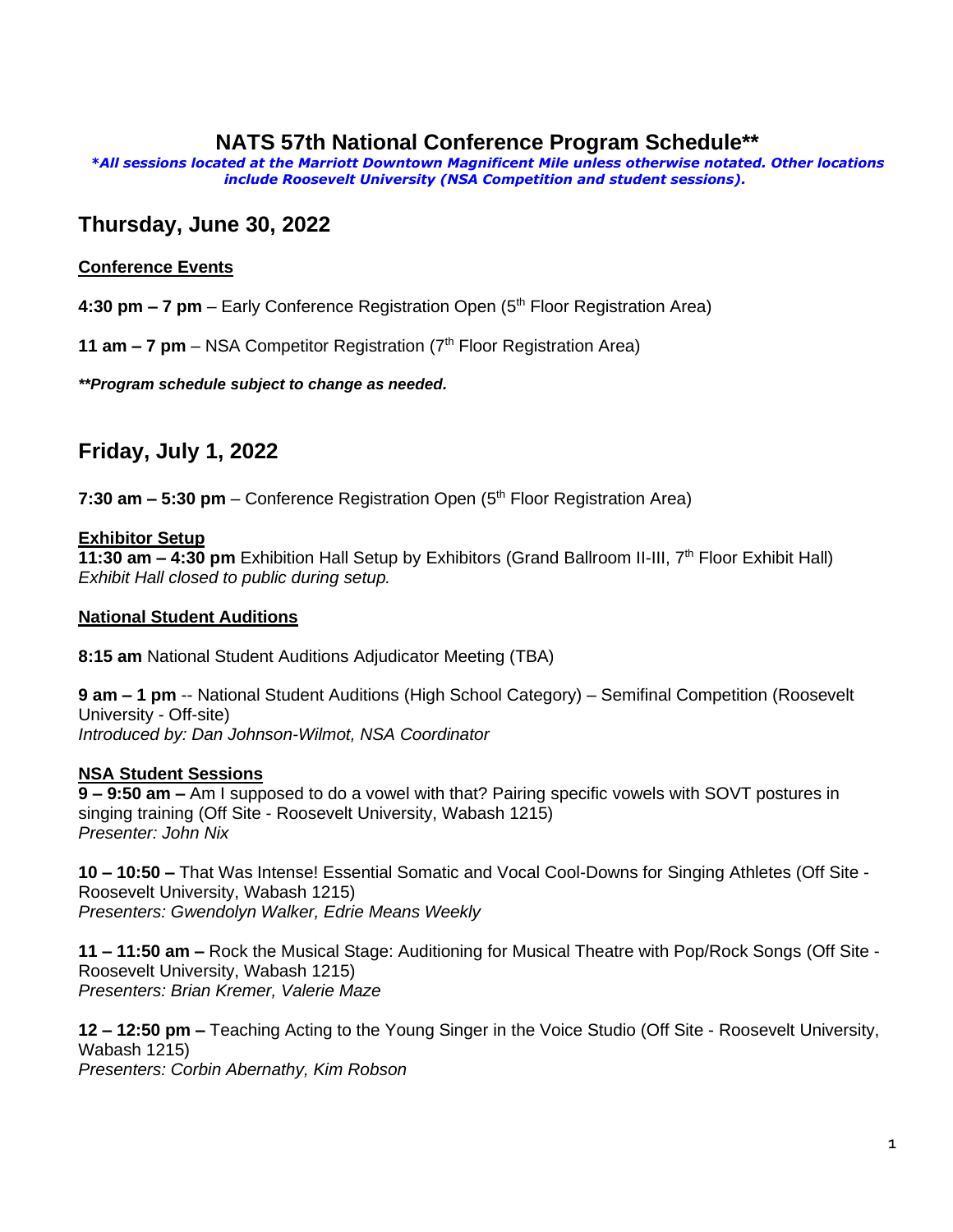### **Pre-Conference Events (Additional ticket must be pre-purchased for tours)**

**10 am** – Chicago's First Lady Architectural Tour Cruise (additional ticket purchase required)

### **\*Premium Workshops (Additional ticket purchase required to attend)**

**\* 12 – 4 pm** Demystifying Hip Hop: Cultural relevance, pedagogical tools and authentic performance practices in the voice studio (Grand Ballroom I, 7<sup>th</sup> Floor) *Presenters: Melissa Foster and Typhanie Monique Coller Introduced by: Marieke Schuurs*

**\*12 – 4 pm** – Expanding the Canon in Art Song Literature (Chicago ABC, 5th Floor) *Presenters: Sonya Baker, Katherine Jolly, and Kathleen Kelly Introduced by: Carole Blankenship*

**\*12 – 4 pm** – Teaching Voice Pedagogy in the Classroom: Toward a Common Core Curriculum of Science-Informed Knowledge (Chicago E-H, 5<sup>th</sup> Floor); *Presenters: Lynn Helding and John Nix Introduced by: Torin Chiles*

**\*12 – 4 pm** – Building Musical Foundations for the Young Singer (Denver/Houston/Kansas City, 5th Floor) *Presenters: Dana Lentini, Nikki Loney, and Jenevora Williams Introduced by: Karen Brunssen*

**\*12 – 4 pm** – Reboot Your Social Media Strategy for Voice Teachers and Artists (Avenue Ballroom, 4th Floor)

*Presenters: Karen Merstik Michaels, Jessica Baldwin Introduced by: Marcía Porter*

### **NSA Session**

**1:30 pm – 3:30 pm -** Gospel Competition/RWS Entertainment Group - Insights From Behind The Table: Auditioning For The Contemporary Vocalist In Commercial Entertainment (Lincolnshire, 6<sup>th</sup> Floor) *Presenters: Greg Brown, Kendra Lynn Lucas, Amber Snead*

### **National Student Auditions**

**2 pm-** National Student Auditions High School Finals Announcement (Kane/McHenry Rooms, 3rd Floor)

**4 pm – 7 pm** -- National Student Auditions (High School Category) – Final Competition (Grand Ballroom I, 7<sup>th</sup> Floor)

*Introduced by: Dan Johnson-Wilmot, NSA Coordinator*

### **Breakout Sessions (4:30 – 5:30 pm)**

• Female Midlife Hormones and Singing: Considerations for Voice Science and Pedagogy (Chicago ABC, 5<sup>th</sup> Floor) *Presenters: Nancy Bos, Joanne Bozeman, Cate Frazier-Neely Introduced by: Karen Brunssen*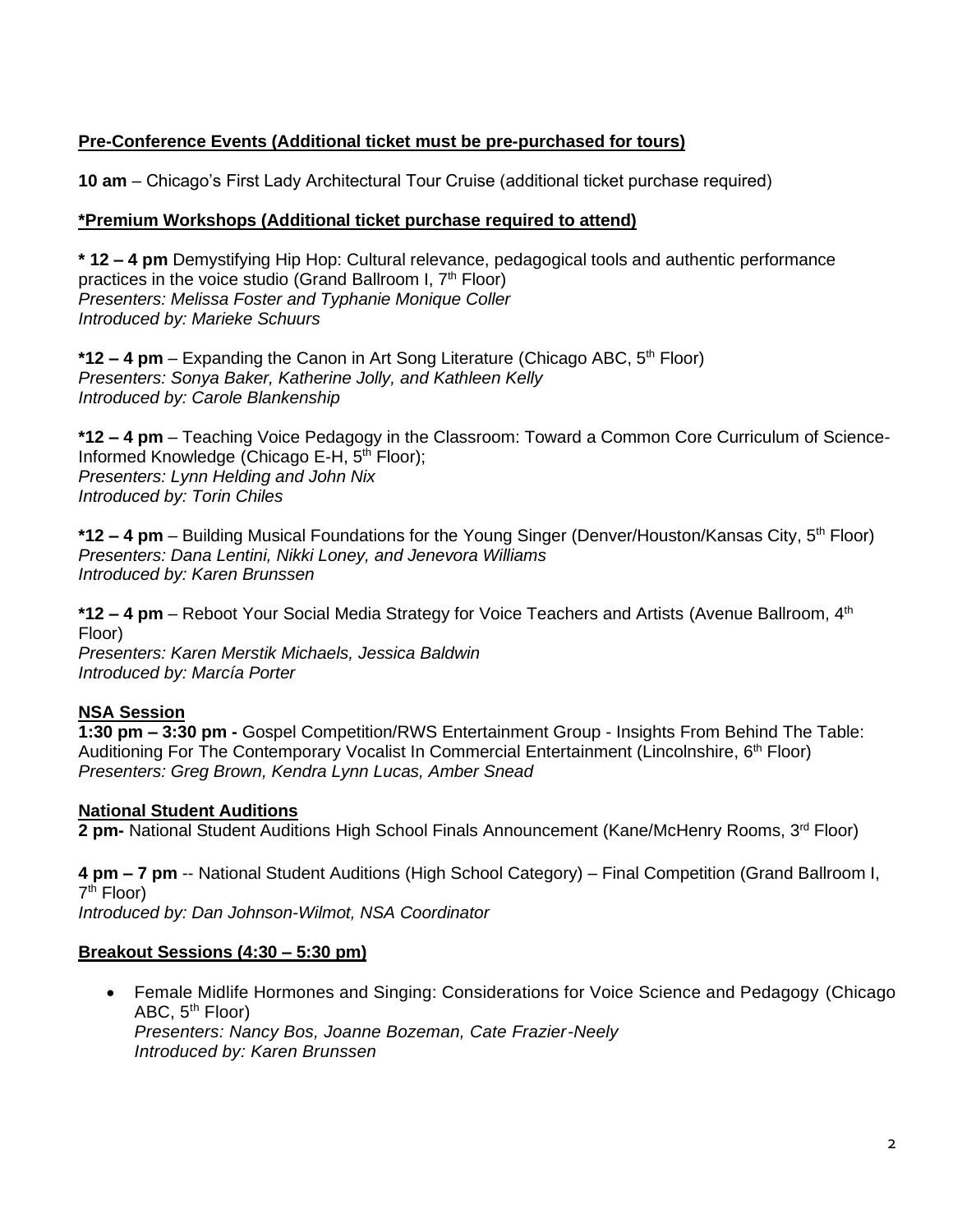- Classroom Strategies for the Independent Voice Studio Practical applications of educational tools in private voice lessons (Chicago E-H, 5th Floor) **\*STREAM** *Presenters: Shannon Coates, Sara Campbell, Gabriela Farias Introduced by: Marieke Schuurs*
- Noticing is the Hardest Part: Perceptually-Informed Revisions to Black Box Models in Voice Pedagogy (Denver/Houston/Kansas City, 5<sup>th</sup> Floor) *Presenters: Ian Howell, Chadley Ballantyne, Kayla Gautereaux Introduced by: Nicolas Perna*
- Mini-Recital Reinvigorating Opera and Song (Avenue Ballroom, 4<sup>th</sup> Floor) This session will include:

Sheila Dunn, Corey McKern, Blake Riley – "Joy" and "Hope": understanding the human experience through the lyricism and fusion of style found in the songs of two living composers, Ricky Ian Gordon and Ben Moore

Thaddaeus Bourne, Jeremiah Sanders – Expanding the Lens of Opera

*Presenters: Sheila Dunn, Corey McKern, Blake Riley, Thaddaeus Bourne, Jeremiah Sanders Introduced by: Jason Lester*

• Repertoire for Trans/Non-Binary Students: A Panel Discussion (6th Floor, Indiana/Iowa/Michigan/Michigan State) *Presenters: Liz Jackson Hearns, Brian Kremer, Juanita Marchand Knight, Deonté Warren Introduced by: Mark Kano*

**5:30 – 7:30 pm** – Grand Opening of Exhibit Hall (Grand Ballroom II & III 7th Floor) *Presiding: Carole Blankenship, NATS President*

**5:30 – 7:30 pm** – Exhibit Hall Open (Grand Ballroom II & III 7th Floor)

**5:30 – 7:30 pm** – Grand Opening Reception (Grand Ballroom II & III 7th Floor) \*Cash bar will be available

### **GRAND** *song***SLAM**

**8 – 9:30 pm** – (Chicago E-H, 5th Floor) **\*STREAM** *Presiding: Martha Guth Introduced by: Carole Blankenship*

*\*\*Program schedule subject to change as needed.*

# **Saturday, July 2, 2022**

### **Morning Coffee and Conversation (7:45 am – 8:45 am)**

• How Hormonal IUDs Can Alter the Female Singing Voice (Grand Ballroom I,  $7<sup>th</sup>$  Floor)  *Presenter: Vindhya Khare*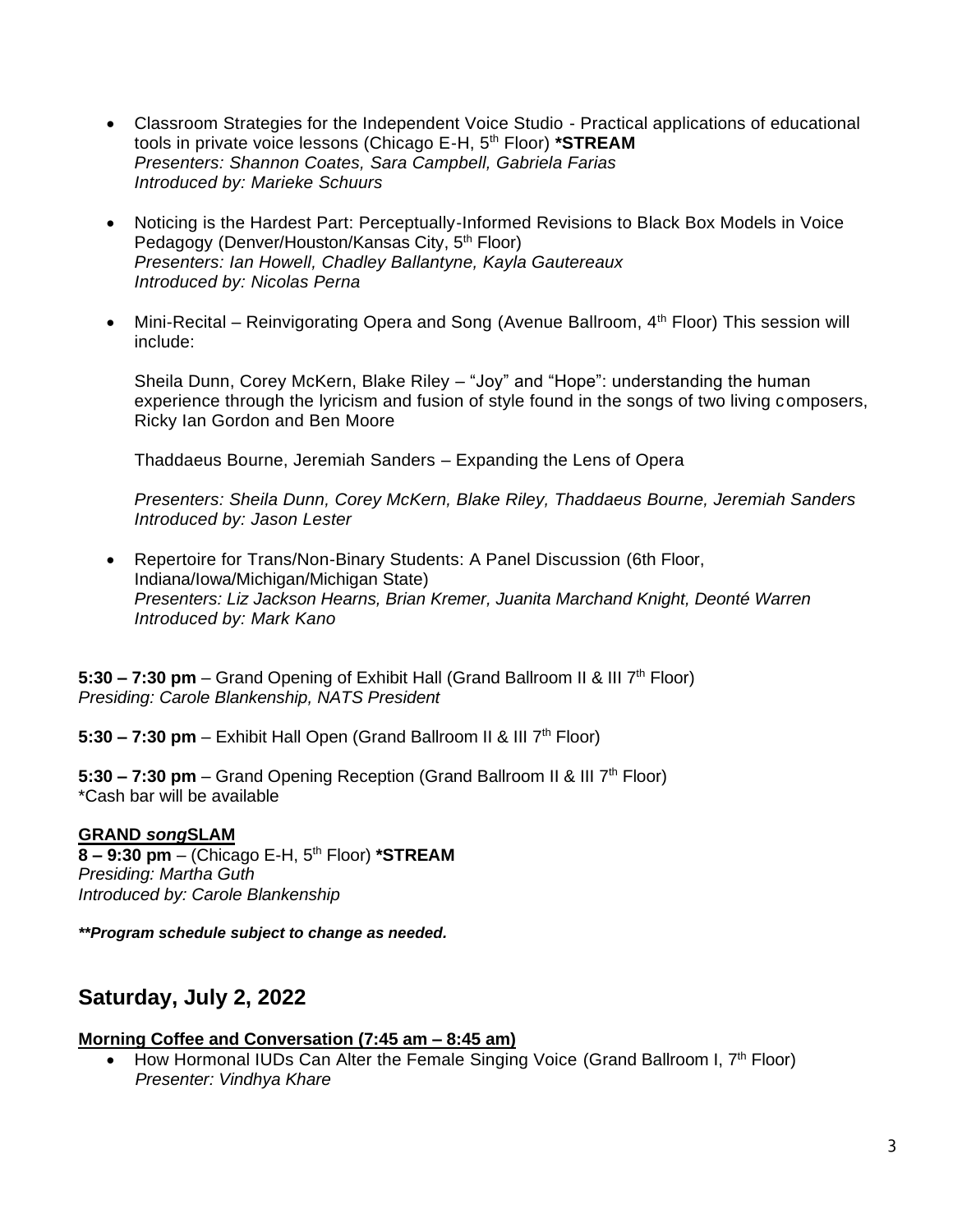- The Brain, Music and Optimal Performance (Chicago E-H,  $5<sup>th</sup>$  Floor) *Presenter: Karen Leigh-Post*
- Disobedient Singing. Break All the Rules: A Personalized Approach to Singing for YOUR Body from a Physical Therapist and Voice Teacher Team (Denver/Houston/Kansas City, 5<sup>th</sup> Floor) *Presenters: Liz Frazer, Abby Halpin*
- Queering Vocal Pedagogy (Avenue Ballroom, 4<sup>th</sup> Floor) *Presenter: William Sauerland*

**8 am – 5 pm** – Conference Registration Open (5 th Floor Registration Area)

### **National Student Auditions**

**8:15 am** National Student Auditions Adjudicator Meeting (Off-Site – Roosevelt University Room 730)

**9 am – 1 pm** -- National Student Auditions (College and Up Category)– Semifinal Competition (Roosevelt University - Off-site) *Introduced by: Dan Johnson-Wilmot, NSA Coordinator*

### **NSA Student Sessions**

**9 – 9:50 am –** Quick Vocal Fixes (Off Site - Roosevelt University, Wabash 1215) *Presenter: Karen Brunssen*

**10 – 10:50 am –** Singing Spirituals Expressively (Off Site - Roosevelt University, Wabash 1215) *Presenter: Everett McCorvey*

**11 – 11:50 am –** Singing with Style: Vocal Stylisms (Off Site - Roosevelt University, Wabash 1215) *Presenter: Edrie Means Weekly*

**12 – 1 pm –** Championing Mexican Art Song: Compositions and Arrangements by Manuel Ponce (Off Site - Roosevelt University, Wabash 1215) *Presenters: Reverie Mott Berger, Charbel Yubaile*

### **Breakout Sessions (9 - 10 am)**

- Exploring Rap: Groove, Phrase, and Articulation (Grand Ballroom I, 7<sup>th</sup> Floor) *Presenter: Typhanie Monique Coller, Melissa Foster Introduced by: Kimberly Broadwater*
- Pricing for Generosity: Sustainable Pricing that Brings Peace and Impact (Chicago ABC, 5<sup>th</sup> Floor) *Presenter: Michelle Markwart Deveaux Introduced by: Mark Kano*
- Cognition After Corona: The Value of Lessons Learned (Chicago E-H, 5<sup>th</sup> Floor) \*STREAM *Presenter: Lynn Helding Introduced by: Marieke Schuurs*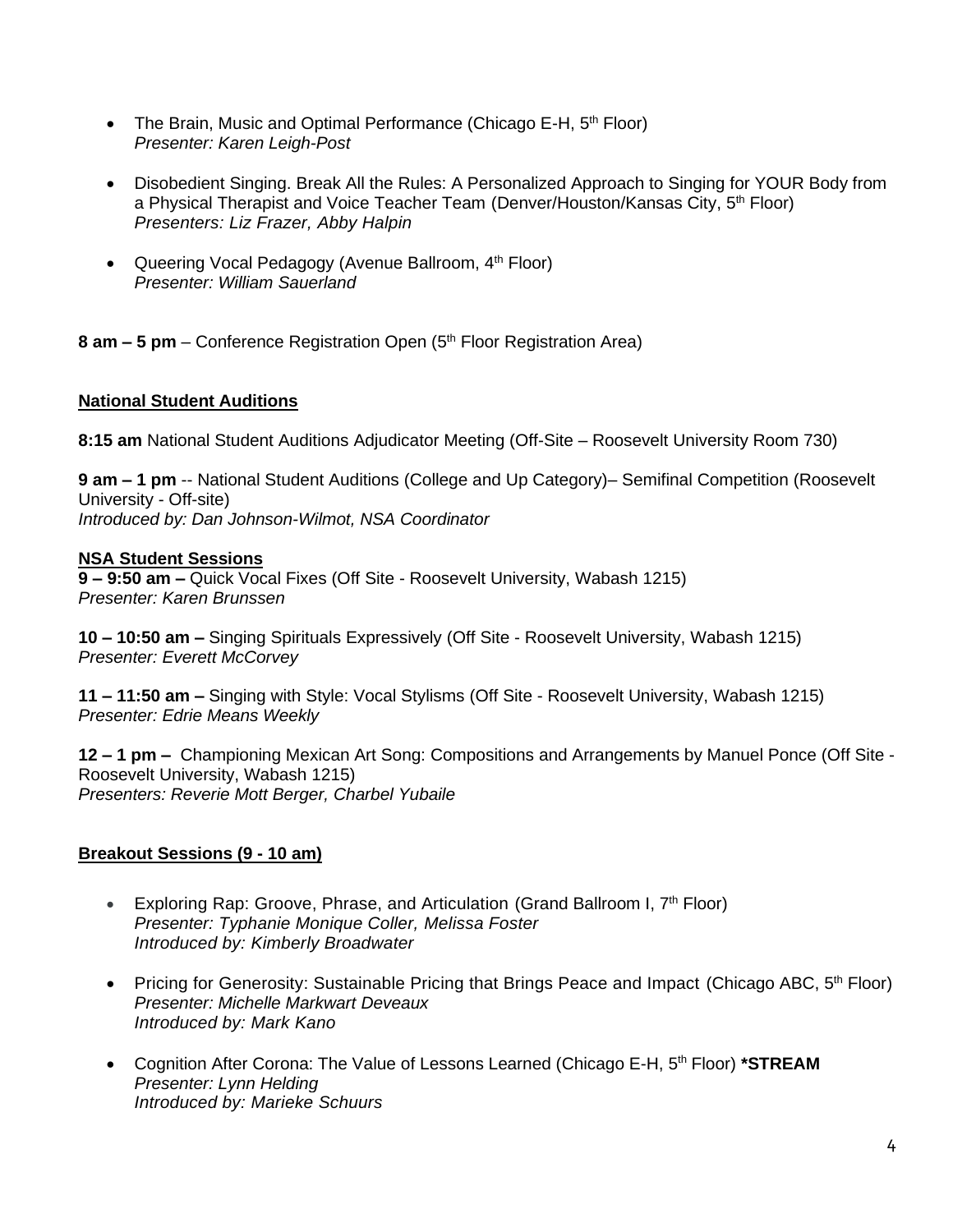• Mini-Recital – Latinx Song (Avenue Ballroom,  $4<sup>th</sup>$  Floor) This session will include:

Amy Kathryn Canchola, Valerie Trujillo – "Sueños de Esperanza: Stories of Latina Women in Song"

Jessica Rosas Posada, Gjergji Gaqi – Canciones de Manuel M. Ponce: An Introduction to the Mexican Art Song Canon

*Presenters: Amy Kathryn Canchola, Valerie Trujillo, Jessica Rosas Posada, Gjergji Gaqi Introduced by: Marcía Porter*

• The NATS "So You Want to Sing Series": Reflections on Seven Years, Twenty Books, and a Glimpse of the Future (Denver/Houston/Kansas City, 5<sup>th</sup> Floor) *Presenters: Matthew Hoch, Allen Henderson, Michael Tan Introduced by: Jeffrey Carter*

**10 am – 6 pm** – Exhibit Hall Open (Grand Ballroom II & III, 7th Floor)

10 - 10:30 am - Refreshment Break: Sponsored by NATS Chicago Chapter (7<sup>th</sup> Floor Foyer)

#### **Breakout Sessions (10:30 – 11:30 am)**

- Artistic Performance: Songs About Ageing (Grand Ballroom I, 7<sup>th</sup> Floor) *Presenters: Lynn Eustis, Kevin Jones Introduced by: Randall Umstead*
- Singing in the Northland: Songs by Living Canadian Composers (Chicago ABC,  $5<sup>th</sup>$  Floor) *Presenters: Susan Gouthro, Patricia Au, Rachel Wood Introduced by: Kimberly Broadwater*
- I Could Never Do That: The Musical (Chicago E-H, 5<sup>th</sup> Floor) \***STREAM** *Presenter: Eden Casteel Introduced by: Ruth Ellis*
- A Year in Song: Collaborative Expressions of Artistry and Faith (Avenues Ballroom,  $4<sup>th</sup>$  Floor) *Presenters: Sarah Holman, Karen An-hwei Lee, Xavier Beteta, Howard Whitaker, Tony Payne, Misook Kim, Timothy Holman, Jill Peláez Baumgaertner, Tiffany Kriner, Jeffrey Galbraith, Nathan Holman, Miho Nonaka, Shawn Okpebholo, Karin Redekopp Edwards Introduced by: Tom Hueber*
- Interpersonal Dynamics in the Voice Studio: An Introduction to Trauma-Informed Voice Care  $(Indiana/lowa/Michaelon/Michael)$  State,  $6<sup>th</sup> Floor)$ *Presenters: Megan Durham, Elisa Monti Introduced by: Mark Kano*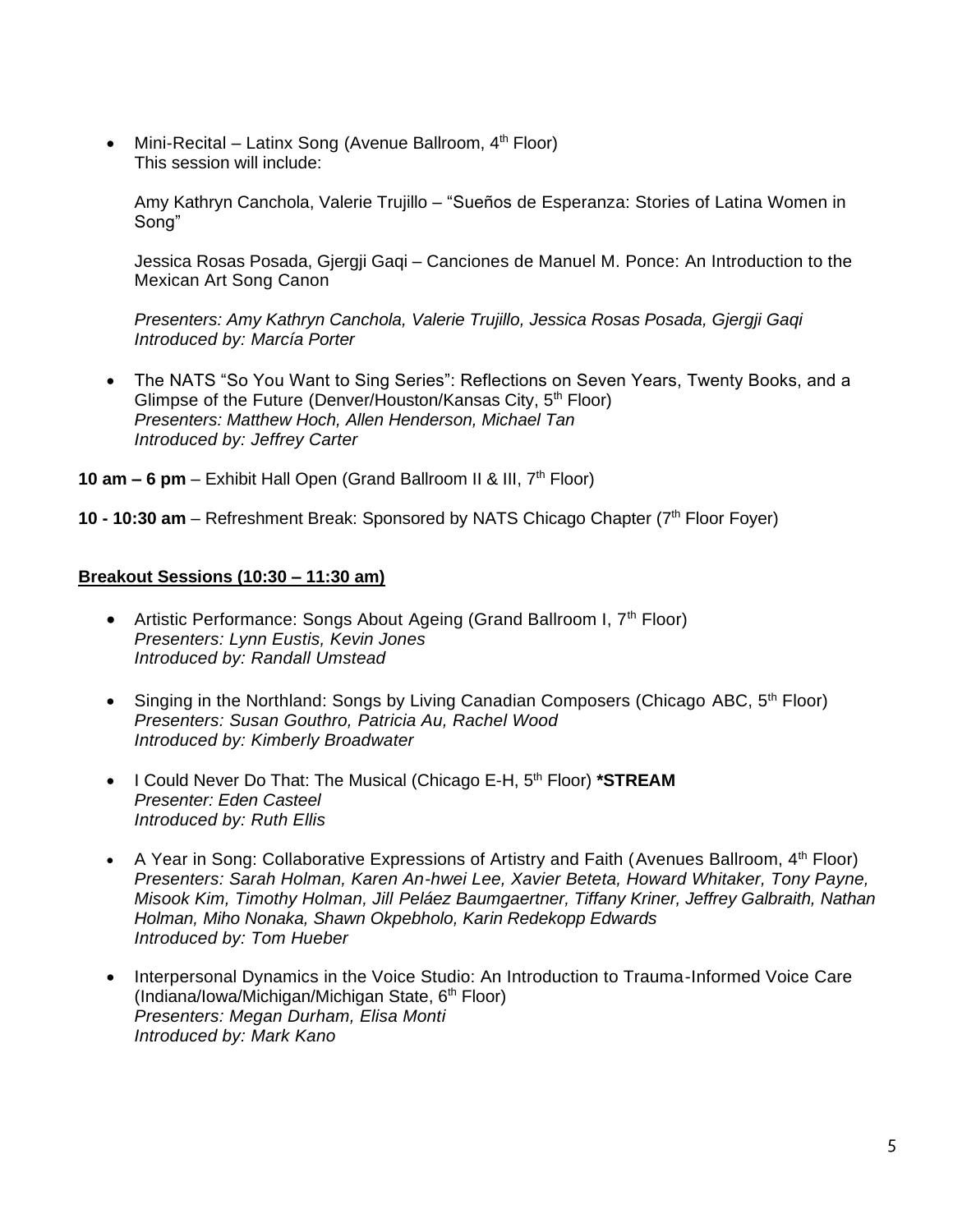• Out of the Night We Came (Denver/Houston/Kansas City,  $5<sup>th</sup>$  Floor) *Presenters: Martha Guth, Javier Arrebola Introduced by: Jason Lester*

**11:30 am – 1 pm** – Intern Program Reunion – by invitation only (Chicago D, 5<sup>th</sup> Floor) *Presiding: Karen Brunssen, Immediate Past President and Director of Intern Program*

**11 – 1 pm** – Poster Paper Session 1 (Exhibit Hall -Grand Ballroom II-III, 7th Floor) *Coordinated by Nick Perna*

### **Publishers Showcase**

**11:45 – 12:30 pm** Exhibitor Publishers Showcase – (Grand Ballroom I, 7th Floor) Presented by: *Inside View Press*

### **Official Event**

**1 – 3:30 pm** – Opening Ceremony 57th National Conference, Community Sing with Clarice Assad (Chicago Ballroom E-H, 5th Floor) **\*STREAM** *Presiding: Carole Blankenship, NATS President*

### **National Student Auditions**

**2 pm-** National Student Auditions College and Up Finals Announcement (Grand Ballroom I, 7th Floor)

### **National Student Auditions**

**4 pm – 7 pm** -- National Student Auditions (College and Up Category) – Final Competition (Grand Ballroom I,  $7<sup>th</sup>$  Floor) *Introduced by: Dan Johnson-Wilmot, NSA Coordinator*

### **Breakout Sessions (4 – 5 pm)**

• Mini-Recital – Celebrating African American Song (Chicago ABC,  $5<sup>th</sup>$  Floor) This session will include:

Marquita Lister, Roland Carter – The Unknown Arranged Negro Spirituals of Roland Carter

*Presenters: Marquita Lister, Roland Carter Introduced by: Jill Terhaar Lewis*

- Mini-Recital Latinx Song: Beyond Carlos Chávez: A Lecture Recital of 20th Century Mexican Art Songs (Chicago E-H, 5<sup>th</sup> Floor) *Presenters: Valerie Trujillo, Marcía Porter, Katherine Calcamuggio Donner, Rachel Wood*, *Eric Rieger, Casey Robards, Natalie Sherer, Qiao Zheng Goh, Patricia Au Introduced by: Randall Umstead*
- Mini-Recital Reinvigorating Opera and Song: Operas and Arias of Living American Composers Is There Opera Beyond the Met...You Bet! (Avenue Ballroom, 4<sup>th</sup> Floor) *Presenters: Oswaldo Iraheta, Melanie Long, Richard Pearson Thomas, Nancy Rhodes Introduced by: Jason Lester*
- Singing for Us All (Denver/Houston/Kansas City,  $5<sup>th</sup>$  Floor)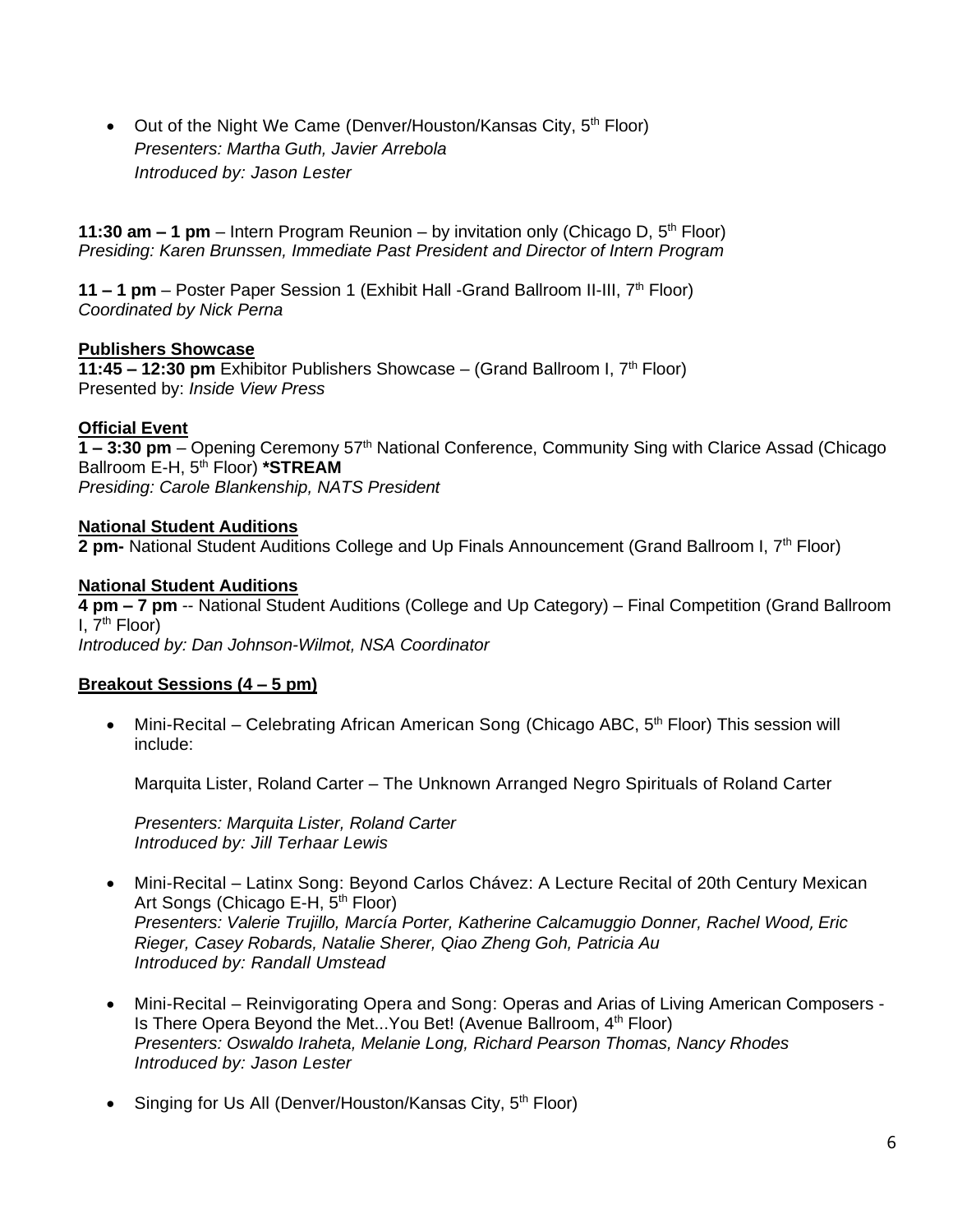*Presenters: Jeanne Goffi-Fynn, Emily Perkins Introduced by: Cynthia Vaughn*

• Advancing International Connectivity Among Voice Teachers (Indiana/Iowa/Michigan/Michigan State, 6<sup>th</sup> Floor) *Presenters: Karen Brunssen, Susan Yarnall-Monks, Sandra Oberoi, Stephen Ng, Bronwen Forbay, Caroline Schiller, Allen Henderson, Alexander Lee, Diana Allan, Ellen Pieterse, Carole Blankenship, Sarah Holman Introduced by: Torin Chiles*

**Featured Guest Artist Concert 7:30 – 10:30 pm** – An Evening with Jimmy Webb (Chicago E-H) *Additional ticket purchase required to attend. Introduced by: Allen Henderson*

### **Late Night NATS**

10:30 pm – Cabaret Night with Sue Matsuki and David Sabella (Grand Ballroom I, 7<sup>th</sup> Floor) *Presenters: Sue Matsuki, David Sabella, Mark Hartman A cash bar will be available.*

*\*\*Program schedule subject to change as needed.*

# **Sunday, July 3, 2022**

### **Morning Coffee and Conversation (7:45 am – 8:45 am)**

- The Power of Social Media Marketing for Your Independent Voice Studio (Grand Ballroom I, 7<sup>th</sup> Floor) *Presenters: Phyllis Horridge, Kayla Capone Kasper, Sam Johnson, Nikki Maas*
- Cultural Appropriation, Appreciation, and Adaptation: A framework for understanding the continuum, identifying markers of operation, and considerations for growth (Chicago Ballroom ABC,  $5<sup>th</sup>$  Floor) *Presenters: Trineice Robinson-Martin, Victoria Ortiz, Minique Taylor*
- Fast as You Can: Low Latency Music Online During and After the Pandemic (Chicago Ballroom E-H,  $5<sup>th</sup>$  Floor) *Presenters: Ian Howell, Kayla Gautereaux*
- Remembering Meribeth Dayme (1938–2019): A Roundtable Discussion of Her Life, Legacy, and Contributions to Voice Pedagogy (Denver/Houston/Kansas City, 5<sup>th</sup> Floor) *Presenters: Matthew Hoch, Cynthia Vaughn, Rachel Velarde, Elizabeth Blades*
- Composers Coffee and Conversation (Avenue Ballroom, 4<sup>th</sup> Floor) *Presiding: Lori Laitman and Tom Cipullo*

**8 am – 5 pm** – Conference Registration Open (5 th Floor Registration Area)

### **Breakout Sessions (9 - 10 am)**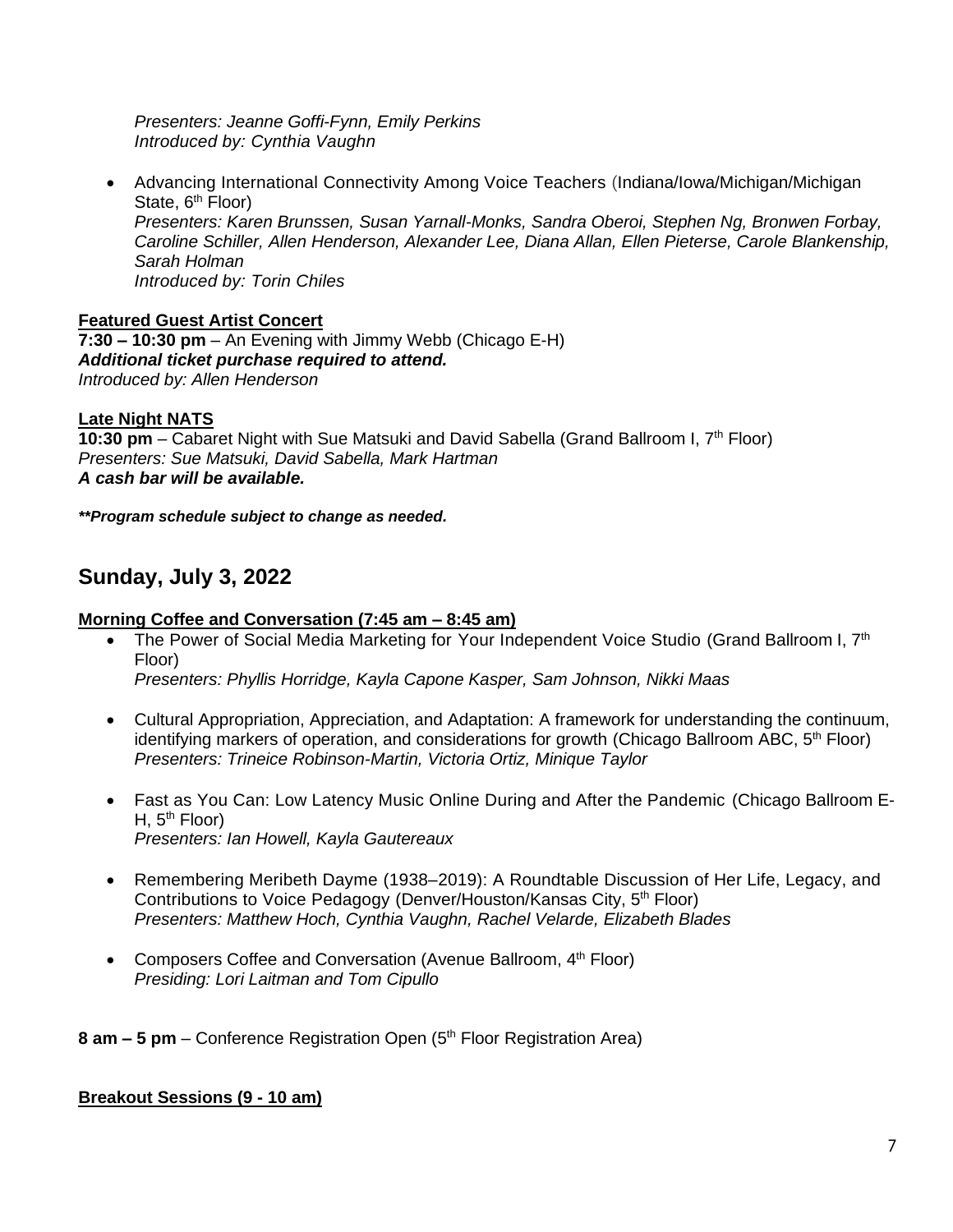- Creating Crossover Curriculum (Grand Ballroom I, 7<sup>th</sup> Floor) *Presenters: Sarah Wigley, Nathan Gunn, Yvonne Gonzales Redman, Michael Tilley Introduced by: Katie Tupper*
- Nothing But Practical: Pre-Performance and In-Performance Strategies to Minimize Anxiety (Chicago E-H, 5th Floor) **\*STREAM** *Presenters: Katherine Jolly, Karen Leigh-Post Introduced by: Melinda Brou*
- Mini-Recital Through the Lens of 21st Century Composers (Chicago ABC, 5<sup>th</sup> Floor) This session will include:

Darci Bultema, Philip Everingham, Audrey Miller – Songs of Inclusivity: Four New Sets of Vocal Chamber Music for Soprano, Clarinet, and Piano

Evan Jones, Timothy Hoekman– "Your Devoted Hugo" a Song Cycle by Timothy Hoekman

Julie Liston Johnson, Leah Bateman, David Grogan, Ava Johnson – Pieces of 9/11: Memories from Houston by Jake Heggie

*Presenters: Darci Bultema, Philip Everingham, Audrey Miller, Evan Jones, Timothy Hoekman, Julie Liston Johnson, Leah Bateman, David Grogan, Ava Johnson Introduced by: Alisa Belflower*

- Bridging East and West: Embracing Indian Vocal Music Traditions in Western Studios (Avenue Ballroom, 4<sup>th</sup> Floor) *Presenters: Sarah Holman, Sandra Oberoi, Nirmalya Roy Introduced by: Tom Hueber*
- American Academy of Teachers of Singing The singing voice specialist. Who is it, what do they do and how are they trained? (6th Floor, Indiana/Iowa/Michigan/Michigan State) *Presenter: Mary Saunders Barton Introduced by: Nicholas Perna*

**10 am – 6 pm** – Exhibit Hall Open (Grand Ballroom II-III, 7th Floor)

10 **- 10:30 am** – Refreshment Break: Sponsored by American Academy of Teachers of Singing (7<sup>th</sup> Floor Foyer)

**Plenary Session 10:30 am – 12 pm** –Keynote Address/Q&A (Chicago E-H, 5th Floor) **\*STREAM** *Presenter: Craig Terry Introduced by: Carole Blankenship*

### **Publishers Showcase**

**12:10 - 12:55 pm** – Exhibitor Publishers Showcase (Grand Ballroom I, 7th Floor) Presented by: *Ipsilon Music Press*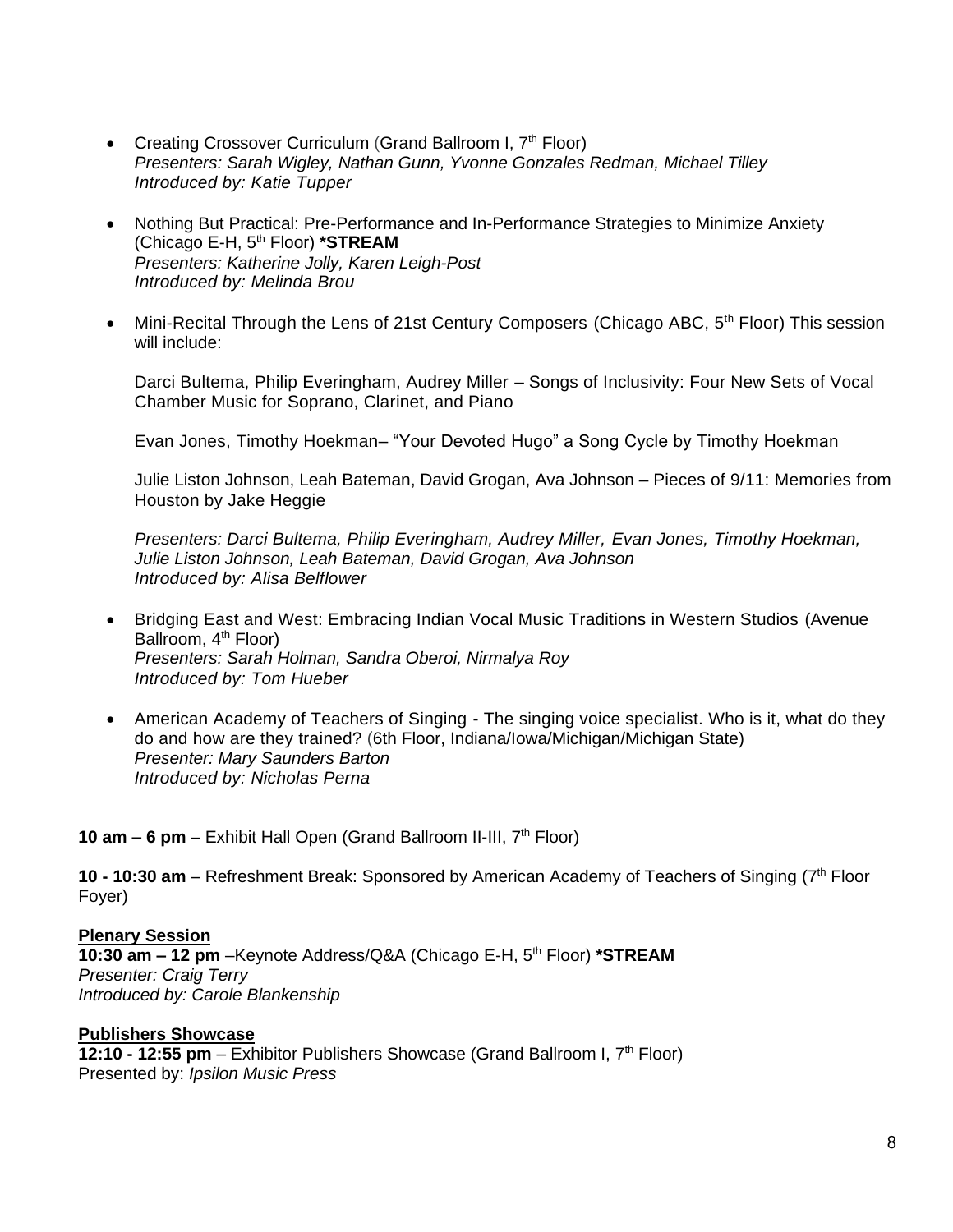**1:10 pm – 1:55 pm** – Exhibitor Publishers Showcase (Grand Ballroom I, 7<sup>th</sup> Floor) *Presented by: New Music Shelf*

**12 – 2 pm** – Poster Paper Session 2 (Exhibit Hall -Grand Ballroom II-III, 7<sup>th</sup> Floor) *Coordinated by Nick Perna*

**12 – 2 pm** – *Journal of Singing* Editorial Board Lunch (Dupage, 3rd Floor) *Presiding: Richard Dale Sjoerdsma, JOS Editor-In-Chief*

**12 – 2 pm** – SNATS Chapter Gathering and Networking (Chicago D, 5th Floor) *Presiding: Kimberly Gratland James, Vice President for Outreach*

**12 – 2 p.m. –** The SpeakEasy Cooperative Soireé (6th Floor, Indiana/Iowa/Michigan/Michigan State) Hear ye! Hear ye! Members of The SpeakEasy Cooperative, business owners seeking camaraderie, and folks who want to hear positive stories and be rejuvenated with a good ol' fashioned pep talk: this Soirée is for you. Join CEO/Founder of The SpeakEasy Cooperative, Michelle Markwart Deveaux, as she and several prominent SECO members share their hearts around what is happening in the marketplace for multi-teacher and independent studio owners. Learn what SECO is building next for its membership and how to join. Be empowered by colleagues and refreshed by inspirational stories of growth and healing. We'll be giving out free handshakes and hugs! GRAB YOUR LUNCH and head on over. Festivities begin at 12:30pm. We can't wait to meet you in person!

### **Plenary Session**

**2 – 3:30 pm** – Celebrating the Legacy of Engaging Children and Families Through Song (Chicago E-H, 5th Floor)

*Presenters: Tim Ferrin, Red Grammer, Justin Roberts, Jazzy Ash Introduced by: Allen Henderson*

**3:30 – 5 pm** – Meeting Break, Visit Exhibit Hall

**3:30 – 4:30 pm** – Affinity Group Meetings

Multi-Teacher Studio Affinity Group (Denver/Houston/Kansas City, 5<sup>th</sup> Floor) Black Perspectives @NATS Affinity Group (Chicago D, 5<sup>th</sup> Floor) Latinx/Hispanic Teachers Affinity Group (Avenue Ballroom, 4<sup>th</sup> Floor) Adjunct Voice Teachers Affinity Group (Grand Ballroom I, 7<sup>th</sup> Floor)

### **Breakout Sessions (5 – 6 pm)**

- Navigating Standard and Contemporary "Belt": A Vowel Guided Approach (Denver/Houston/Kansas City, 5<sup>th</sup> Floor) *Presenters: Kevin Wilson, Lori L'Italien Introduced by: Ruth Ellis*
- 2020 NATS Intern Program Alumni Recital (Chicago ABC,  $5<sup>th</sup>$  Floor) *Presenters: Qiao Zheng Goh, Patricia Au, Casey Robards, Natalie Sherer, Samuel Handley, Katherine Calcamuggio Donner, Elizabeth Gray, CJ Greer, Gretchen Windt, Sarah Bucher, Susan Gouthro, Michael Hendrick, Charles Moore, Daniel Stein, Rachel Wood Introduced by: Karen Brunssen*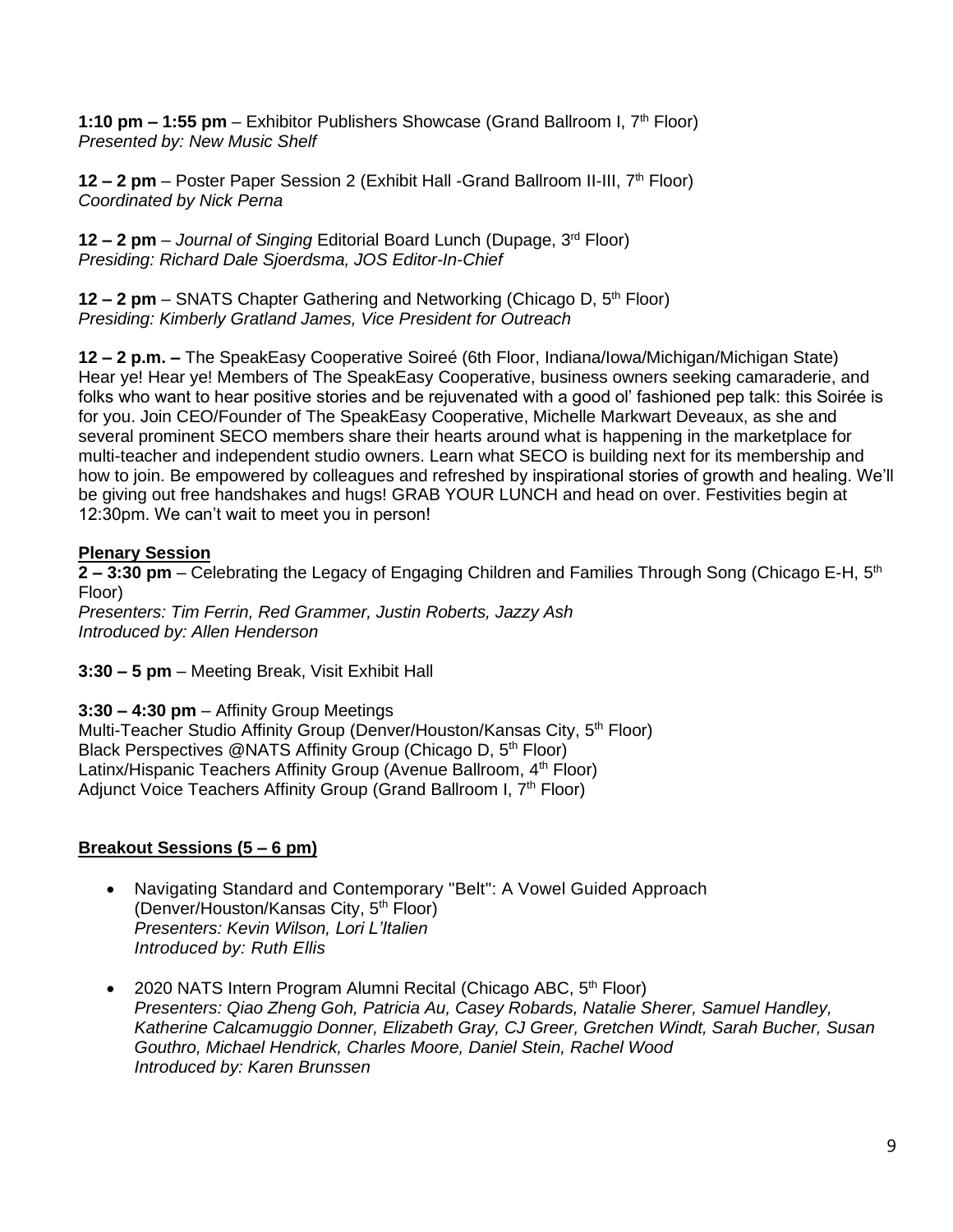- Mini-Recital: Celebrating African American Song Queens of Composition: Excellence in the music by Black-American Women (Grand Ballroom I, 7<sup>th</sup> Floor) *Presenters: Rae-Myra Hilliard, Dana Brown Introduced by: Marcía Porter*
- Mini-Recital: Latinx Song Songwriting Goddesses of Mexico & Latin America: A Diverse Vocal Resource for CCM and Classical Singers (Avenue Ballroom, 4<sup>th</sup> Floor) *Presenters: Juanita Ulloa, Katya Roemer Introduced by: Katie Tupper*
- Careers in the Children and Family Performance Space with Red Grammer, Jazzy Ash, Justin Roberts, and Tim Ferrin (6th Floor, Indiana/Iowa/ Michigan/Michigan State) *Presenters: Red Grammer, Jazzy Ash, Justin Roberts, Tim Ferrin Introduced by: Robert Wells*

### **CRNATS and CCNATS Gathering**

**6 – 7 pm** Central Region and Chicago Chapter NATS members gathering (by invitation only)  $(Indiana/Iowa/Michael/Michael/Michael)$  State,  $6<sup>th</sup> Floor)$ 

### **Official Event (Additional ticket purchase required to attend)**

**7:30 – 11 pm** [–Gala Celebration Banquet featuring](http://www.nats.org/Boston_2014_-_Special_Events.html#Banquet) the presentation of the NATS Lifetime Achievement Award – *Dinner Buffet & Dancing* (Chicago E-H, 5<sup>th</sup> Floor) *Presiding: Carole Blankenship, NATS President* Cash bar available.

*\*\*Program schedule subject to change as needed.*

# **Monday, July 4, 2022**

### **Morning Coffee and Conversation (7:45 am – 8:45 am)**

- The Joy of Fundraising: Creating partnerships to promote equity in vocal arts education (Chicago E-H, 5<sup>th</sup> Floor) *Presenter: Bob Bryan, NATS Development Director*
- The Entrepreneurial Life; Building a Sustainable Music Business (Grand Ballroom I,  $7<sup>th</sup>$  Floor) *Presenters: Greta Pope, Edward W. Wimp*
- The Non-Binary Songbook (Classical) (Chicago ABC, 5<sup>th</sup> Floor) *Presenters: Liz Jackson Hearns, Alexandra Plattos Sulack*
- Sometimes Words Speak Louder than Actions: A Look Back and Forward at Adjudication (Denver/Houston/Kansas City, 5<sup>th</sup> Floor) *Presenters: Allen Henderson, Dan Johnson Wilmot*
- *Journal of Singing* Forum (Avenue Ballroom, 4<sup>th</sup> Floor)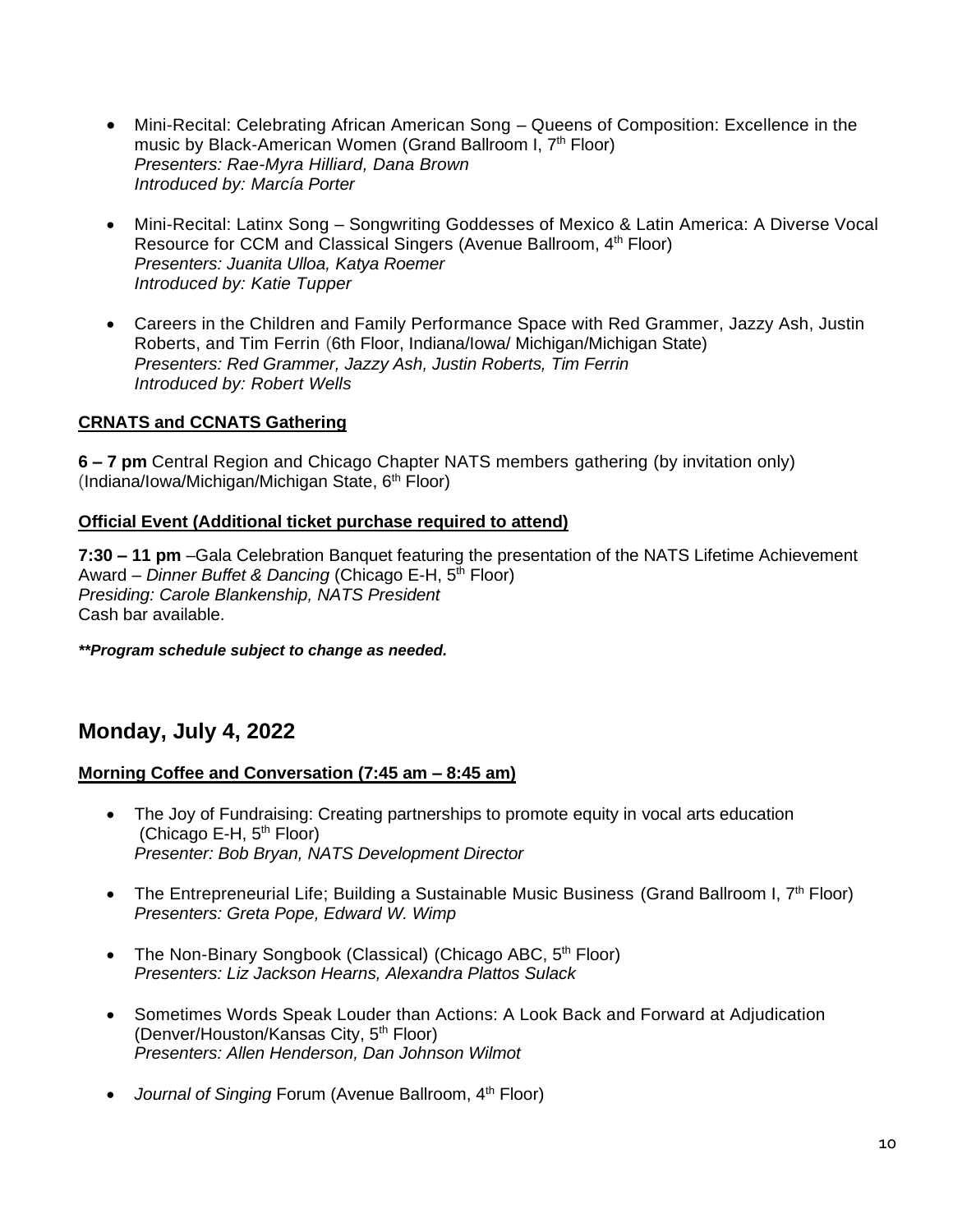*Presiding: Richard Dale Sjoerdsma, JOS Editor-In-Chief*

**8 am – 3 pm** – Conference Registration Open (5 th Floor Registration Area)

**9 am – 6 pm** – Exhibit Hall Open (Grand Ballroom II-III, 7th Floor)

### **Breakout Sessions (9 - 10 am)**

- A Systematic Approach to Voice Studio Application: A Real-Time Workshop (Grand Ballroom I,  $7<sup>th</sup>$ Floor) *Presenter: Kari Ragan Introduced by: Nicholas Perna*
- Mini-Recital Highlighting the Heritage of Jewish Song (Chicago ABC, 5<sup>th</sup> Floor) This session will include:

Timothy Renner and Casey Robards – Give Them Peace: The Terezín Ghetto Requiem

Melissa Malde and Edward Rothmel – Children's Songs in Hebrew: A Delightful Addition to Recital Repertoire

Orna Arania and Ken Smith – One Musical Fabric, Many Musical Threads: An Introduction to Israeli Vocal Music

*Presenters: Timothy Renner, Casey Robards, Melissa Malde, Edward Rothmel, Orna Arania, Ken Smith*

- *Introduced by: Karen Brunssen*
- What Do You Really KNOW About The American Negro Spiritual (TANS)? Let's talk: what it is, what it isn't and how to present respectful performances of The American Negro Spiritual in classical vocal programming, with experienced guidance and student demonstrations! PART ONE (Chicago E-H, 5th Floor) **\*STREAM** *Presenters:, Alexis Davis-Hazell, Barbara Hill Moore, Marcía Porter, Everett McCorvey Introduced by: Diana Allan*
- "HOW" Bringing Hands-on work into the voice studio (Denver/Houston/Kansas City,  $5<sup>th</sup>$  Floor) *Presenter: CJ Greer, Erik Raymond Johnson Introduced by: Alisa Belflower*
- The Cultural Crossroads on Gagok (Korean Art Song): Achieving DEI Education and the Pedagogical Advantages through the Repertoire (Avenue Ballroom, 4<sup>th</sup> Floor) *Presenters: Sooah Park, San-ky Kim, May Phang Introduced by: Melinda Brou*
- **10 - 10:30 am** Refreshment Break (7 th Floor Foyer) Sponsored by VoiceLessons.com

### **Plenary Session**

**10:30 am – 12 pm** Singing and Speaking Salvation (Chicago E-H, 5th Floor) **\*STREAM** *Presenter: H. Steven Sims*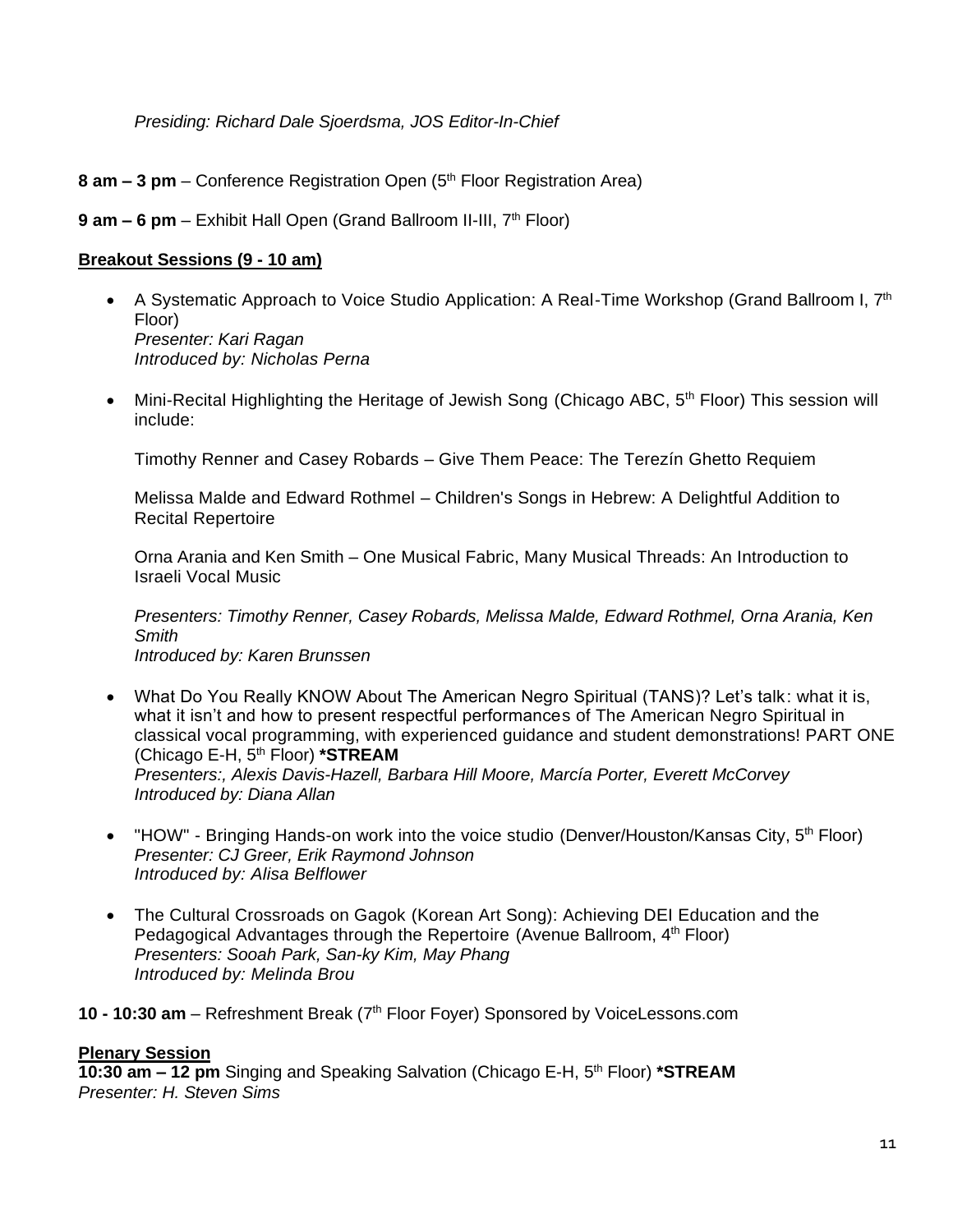#### *Introduced by: Karen Brunssen*

**12 – 2 pm** – Poster Paper Session 3 (Exhibit Hall -Grand Ballroom II-III, 7th Floor) *Coordinated by Nick Perna*

**12 – 2 pm** – Leadership Luncheon – by invitation only (Chicago ABC) *Presiding: Allen Henderson, NATS Executive Director*

#### **Publishers Showcase**

**12:10 – 12:55 pm** Exhibitor Publishers Showcase – (Chicago E-H, 5th Floor) *Presented by: RCM Certificate Program*

1:10 - 1:55 pm Exhibitor Publishers Showcase - (Grand Ballroom I, 7<sup>th</sup> Floor) *Presented by: ECS Publishing Group*

### **Plenary Session**

**2 – 3:30 pm** – Master Class (Chicago E-H, 5th Floor) **\*STREAM** *Presenter: John Holiday Introduced by: Carole Blankenship*

#### **Recital**

**3:30 – 4:30 pm** – Art Song Composition Award Winners Recital (Chicago E-H, 5th Floor) Performance of 2021 Winning Composition – "Everything Already Lost", Jeffrey Ryan Performed by: Michael Preacely, *baritone*, and Valerie M. Trujillo, *piano* Performance of 2022 Winning Composition – "God's World," Ericsson Hatfield Performed by: Sahoko Sato Timpone, *mezzo-soprano*, and Valerie M. Trujillo, *piano*

### **Breakout Sessions (5 - 6 pm)**

- What Do You Really KNOW About The American Negro Spiritual (TANS)? Let's talk: what it is, what it isn't and how to present respectful performances of The American Negro Spiritual in classical vocal programming, with experienced guidance and student demonstrations! PART TWO (Grand Ballroom I, 7<sup>th</sup> Floor) *Presenters: Alexis Davis-Hazell, Barbara Hill Moore, Marcía Porter, Everett McCorvey Introduced by: Diana Allan*
- Brand New Art Song from the NATS Mentoring Program for Composers (Chicago ABC,  $5<sup>th</sup>$  Floor) *Presenters: Tom Cipullo and Lori Laitman Introduced by:*
- Story-driven Singing: Training expressive voices in CCM styles (Chicago E-H, 5<sup>th</sup> Floor) \*STREAM *Presenters: Matt Edwards, Jacqlyn Zito-Edwards Introduced by: Ruth Ellis*
- Teaching Voice Students from East Asia: Understanding the linguistic challenges and advantages unique to native Mandarin, Cantonese, Korean and Japanese speakers (Denver/Houston/Kansas City, 5<sup>th</sup> Floor) *Presenters: Sahoko Sato Timpone, Wei-En Hsu, Ryu Kyung Kim, Mutsumi Moteki, Stephen Ng Introduced by: Sarah Holman*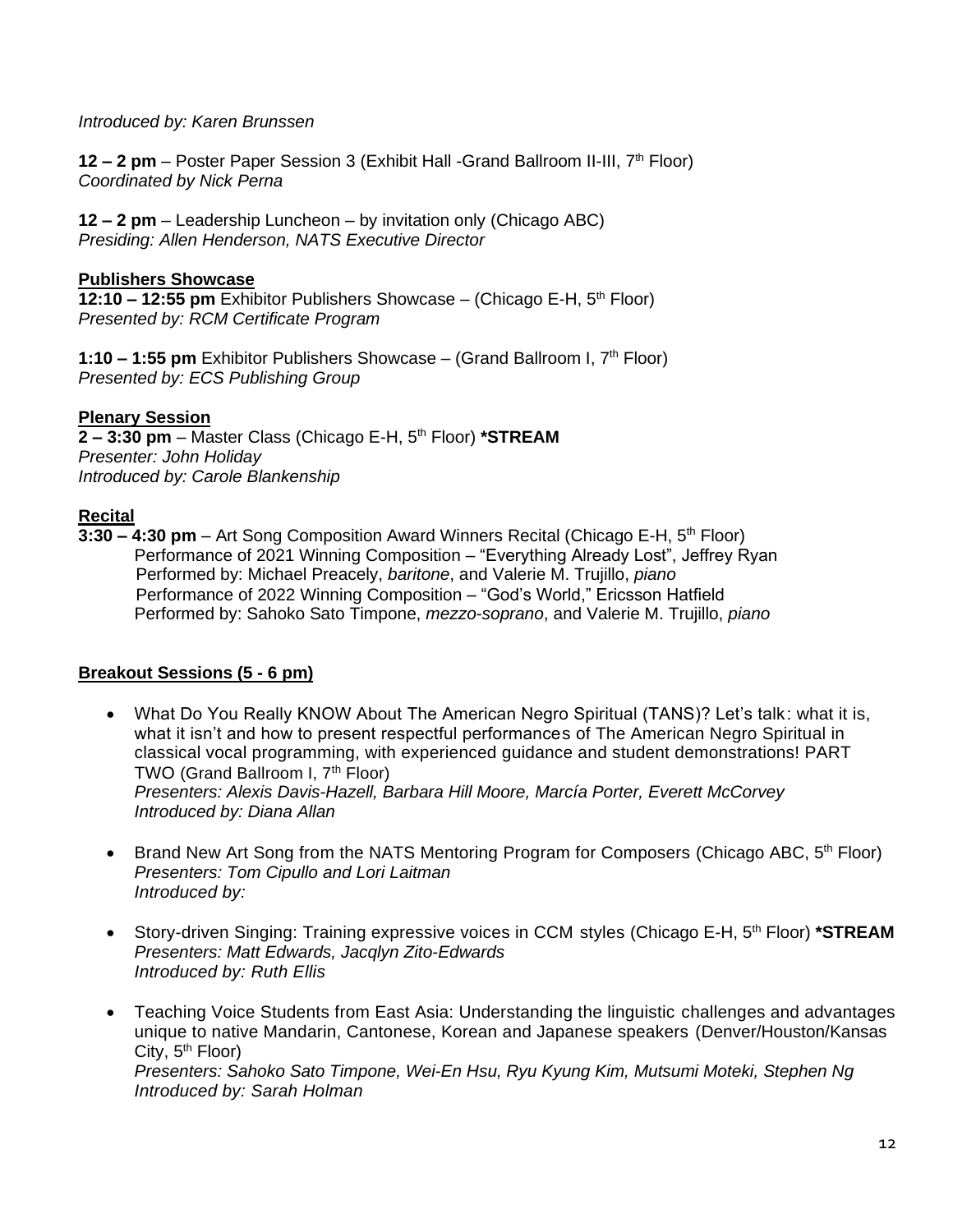- Singing in the Key of T (Avenue Ballroom,  $4<sup>th</sup>$  Floor) *Presenter: Ari Agha Introduced by: Robert Wells*
- The Effects of Virtual Reality Training in Reducing Performance Anxiety (6th Floor, Indiana/Iowa/ Michigan/Michigan State) *Presenters: Mark McQuade, Bobbie Ticknor Introduced by: Jeffrey Carter*

*\*\*Program schedule subject to change as needed.*

# **Tuesday, July 5, 2022**

### **Morning Coffee and Conversation (7:45 am – 8:45 am)**

- Collab Corner with Valerie Trujillo (Grand Ballroom I, 7<sup>th</sup> Floor) *Presenter: Valerie Trujillo*
- Countertenor Conclave: Generational Perspectives on Voice Teaching in a New Century (Chicago E-H,  $5<sup>th</sup>$  Floor) *Presenters: Jay White, Ian Howell, Mark Crayton, Patrick Dailey, Jaron LeGrair, Drew Minter, Steven Rickards, Darryl Taylor*
- Creating a Vocal Health Care Community (Denver/Houston/Kansas City, 5<sup>th</sup> Floor) *Presenters: Katherine Calcamuggio Donner, Swapna Chandran, Lisanne Craven, Karen Crow*
- Coffee With NATS Executive Committee (Avenue Ballroom, 4<sup>th</sup> Floor) *Presenters: Carole Blankenship, Diana Allan, Karen Brunssen, Allen Henderson and others*

**8 am – 3 pm** – Conference Registration Open (5<sup>th</sup> Floor Registration Area)

**9 am – 12 pm** – Exhibit Hall Open (Grand Ballroom II-III, 7th Floor)

### **Breakout Sessions (9 - 10 am)**

- Laban for Singers: Laban Movement Analysis for Body Release and Character Development (Grand Ballroom I, 7<sup>th</sup> Floor) *Presenters: Frank Ragsdale, Doug Carpenter, Meredith Pyle Pedley, Tomasz Robak, Kyle Sackett Introduced by: Sarah Holman*
- Vocal Literature for Children in a Changing Society (Denver/Houston/Kansas City,  $5<sup>th</sup>$  Floor) *Presenters: Dana Lentini, Michael Ching Introduced by: Jeffrey Carter*
- Flipping the Vocal Pedagogy Frame (Chicago E-H, 5<sup>th</sup> Floor) **\*STREAM** *Presenters: Yvonne Gonzales Redman, Joshua Glasner, Nicholas Perna*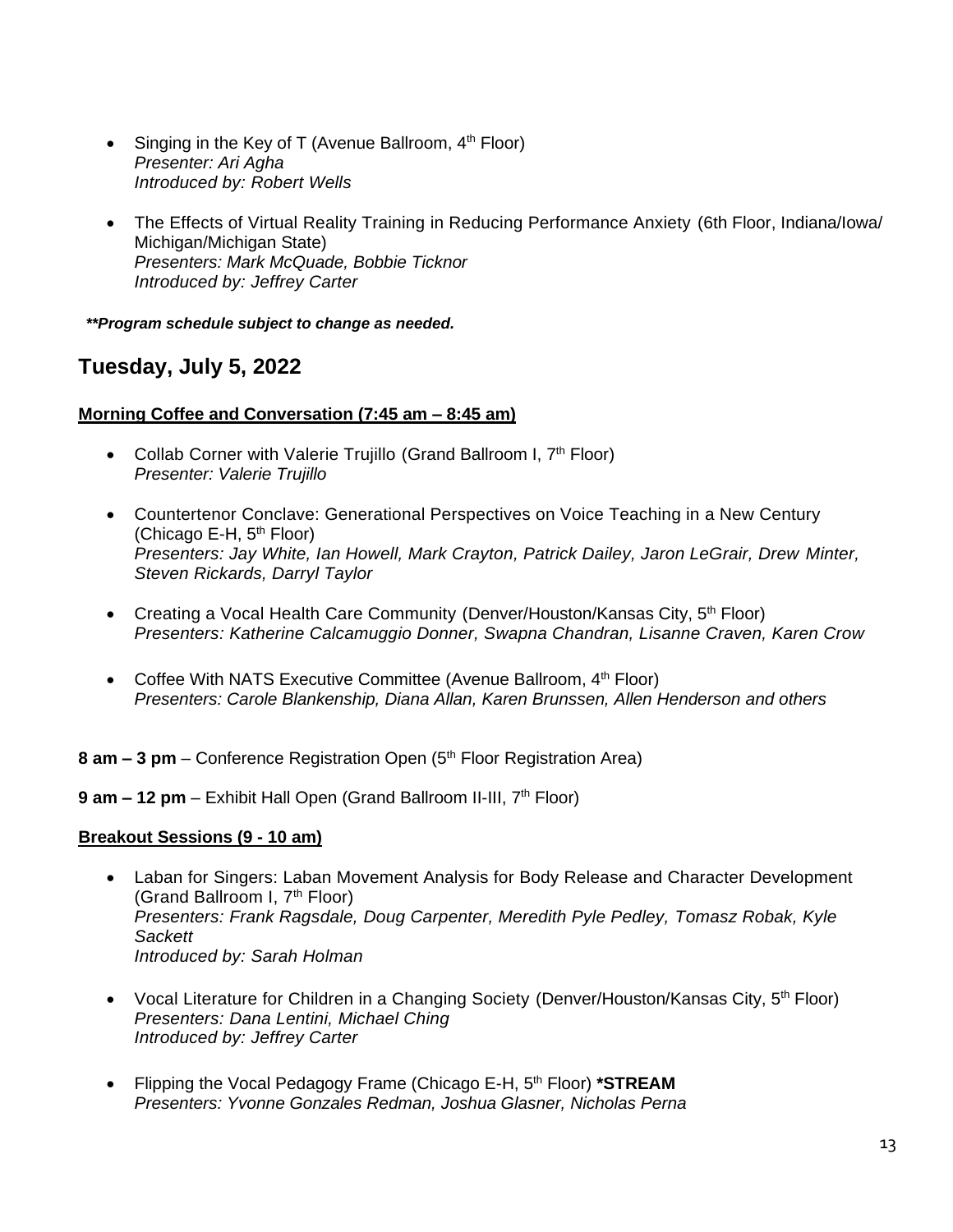#### *Introduced by: Diana Allan*

Mini-Recital: Music by and about Women (Chicago ABC, 5<sup>th</sup> Floor This session will include:

Susan Hochmiller, Scott Crowne, Meredith Ziegler – Equality of Voices: Duets by Women Composers from the Classical Era to the 21st Century

Oliver Worthington, Dana Zenobi, Chuck Dillard – Expanding the Canon: Soprano/Baritone duets by Women Composers

Nicole Asel, Tim Burns, Madeline Jazz Harvey – Elevating the female perspective: A story of loss, pregnancy, and motherhood in the words and music of women

*Presenters: Susan Hochmiller, Scott Crowne, Meredith Ziegler, Oliver Worthington, Dana Zenobi, Chuck Dillard, Nicole Asel, Tim Burns, Madeline Jazz Harvey Introduced by: Melinda Brou*

• Musicking Your Experience, Singing Your Soul: Applying principles of Gospel voice pedagogy and performance to the vocal and artistic development of CCM Styles (Avenue Ballroom, 4<sup>th</sup>) Floor) *Presenters: Trineice Robinson-Martin, Victoria Ortiz, Minque Taylor Introduced by: Marcía Porter*

**10 - 10:30 am** – Refreshment Break (7 th Floor Foyer)

#### **Plenary Session**

**10:30 am – 12 pm** – Where do we go from here? (Chicago E-H, 5th Floor) **\*STREAM** *Presenters: Albert R. Lee, Alejandra Valarino Boyer, Daniel Fung and others Introduced by: Carole Blankenship*

#### **Publisher Showcase**

**1:10 – 1:55 pm** Exhibitor Publishers Showcase – (Grand Ballroom I, 7th Floor) Presented by: *Doctor VOX*

#### **Plenary Session**

**2 – 3:30 pm** – NATSAA and NMTC Winners Recital (Chicago E-H, 5th Floor) **\*STREAM** 2022 NATSAA Winner; Claire McCahan, mezzo-soprano; Barbie Noyes, pianist 2020 NMTC Winner: Lauren Carr, vocalist; Amanda Hopson, pianist 2022 NMTC Winner; David Young, vocalist; Amanda Hopson, pianist *Introduced by: Robert Wells*

#### **Breakout Sessions (4 – 5 pm)**

• You're Not the Boss of Them: Empower Your Popular Music Students to Take Charge of Their Own Artistry (Grand Ballroom I, 7<sup>th</sup> Floor) *Presenters: Jessica Baldwin, Kat Reinhert Introduced by: Katie Tupper*